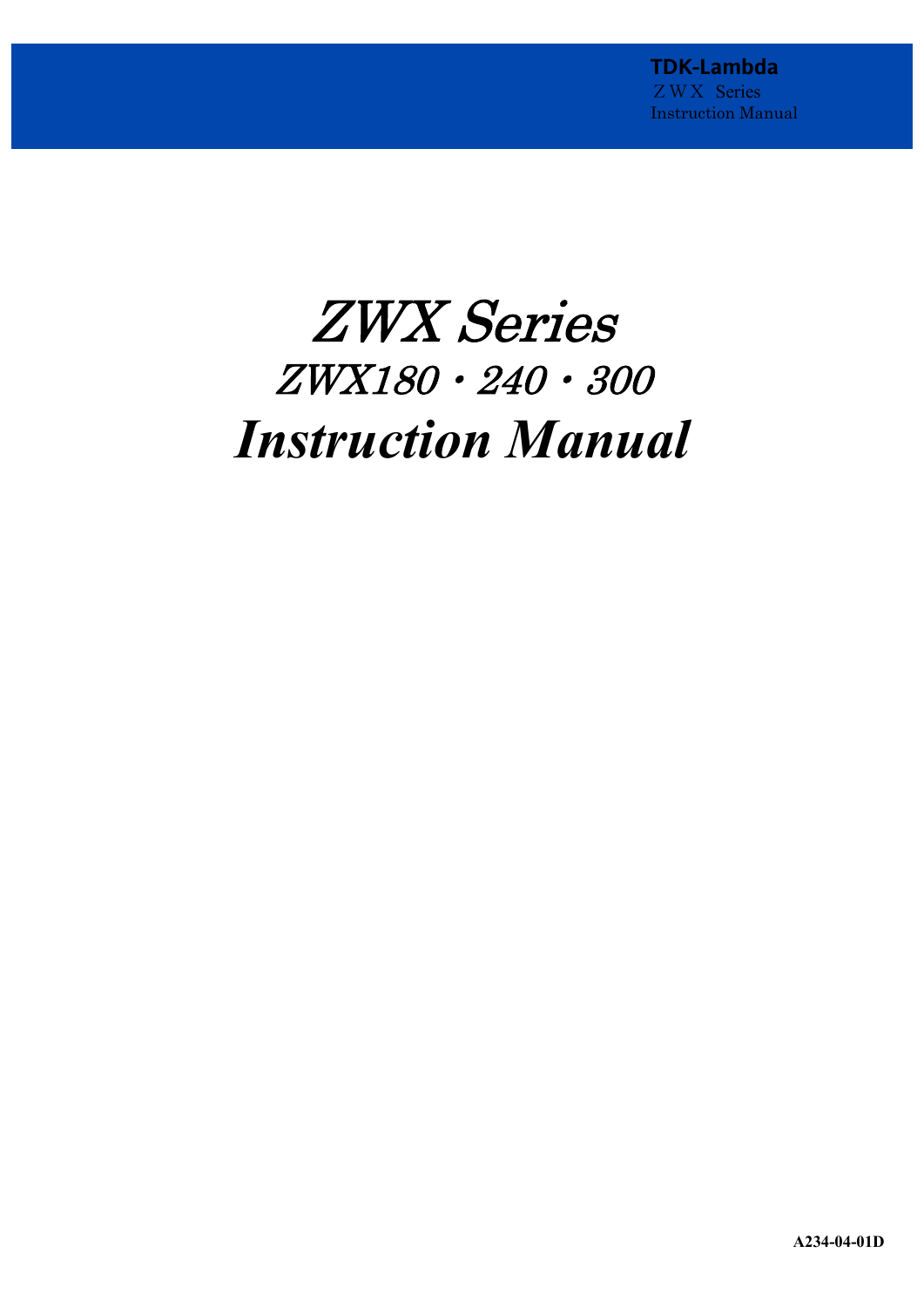# **BEFORE USING THE POWER SUPPLY UNIT**

Be sure to read this instruction manual thoroughly before using this product. Pay attention to all cautions and warnings before using this product. Incorrect usage could lead to an electrical shock, damage to the unit or a fire hazard.

# **DANGER**

Never use this product in locations where flammable gas or ignitable substances are present. When a spark is generated, there are risks of igniting these substances and exploding.

# **WARNING**

- · This product is primarily designed and manufactured as Class 1 equipment. In the interest of safety, connect to earth before using the product.
- · Do not touch this product and the internal components in operation or shortly after shut down. They may have high voltage or high temperature and as the product dissipates its heat so the surface of the product is hot. You may receive electric shock or burn.
- When this product is operating, keep your hands and face away from it as you may be injured by flying debris in the event of a fault.
- · Do not make unauthorized changes to this product, otherwise you may receive electric shock and void your warranty.
- · Do not drop or insert anything into this product. It might lead to a failure, fire and/or electric shock.
- Do not operate this product after it falls down.
- Do not use this product in the event of the emission of smoke or abnormal smell and sound etc. It might lead to fire and/or electric shock. In such cases, please contact us. Do not attempt repair by yourself, as it is dangerous for the user.
- · Do not operate this product in the presence of condensation. It might lead to fire and/or electric shock.

# **CAUTION**

- This power supply is designed for use within an end product.
- · Confirm connections to input/output terminals and signal terminals are correct as indicated in the instruction manual before switching on.
- · Input voltage, Output current, Output power, ambient temperature and ambient humidity should be kept within specifications, otherwise the product will be damaged.
- · Do not operate and store this product in an environment where condensation might occur. In such case, waterproof treatment is necessary.
- · Do not use this product in environment with a strong electromagnetic field, corrosive gas or conductive substances.
- For applications which require very high reliability (Nuclear related equipment, traffic control equipment, medical equipment, etc.), it is necessary to provide a fail-safe mechanism in the end equipment.
- · Do not inject abnormal voltages into the output or signal of this product. The injection of reverse voltage or over voltage exceeding nominal output voltage into the output or signal terminals might cause damage to internal components.
- Never operate the product under over current or short-circuit conditions for more than 30 seconds, or outside its specified Input Voltage Range. Insulation failure, smoking, burning or other damage may occur.
- · This product contains a printed circuit board utilizing surface mounted devices. PCB stress such as bending, twisting etc. could cause damage. Therefore, please handle with care.
- When handling this product, hold the board edge and take not to touch the component side. When installing this product in apparatus or equipment, mount it on spacers.
- The output of this product is considered to be a hazardous energy level (The voltage is 2V or more and the power is 240VA or more). It must not be made accessible to users. Protection must be provided for Service Engineers against indirect contact with the output terminals and/or to prevent tools being dropped across them. While working on this product, the AC input power must be switched off and the input and output voltage should be zero.
- When using for personal computer (hereinafter called PC), cut input voltage with you may stop PC. When the AC switch is cut while PC is operating, PC might be damaged. Especially, when the AC switch is cut while the memory such as hard disks is operating, you may damage data in a PC.
- · This product has used Power Thermistor to protect the circuit from Inrush Current. Frequent repetition of input might cause damage to internal components because of generating surge current.
- Breaking of internal fuse is considered internal failure. In such cases, please contact us.
- The information in this document is subject to change without prior notice. Please refer to the latest version of the data sheet, etc., for the most up-to date specifications of the product.
- · No part of this document may be copied or reproduced in any form without prior written consent of Densei-Lambda.

# **Note: CE MARKING**

CE Marking, when applied to a product covered by this handbook, indicates compliance with the low voltage directive.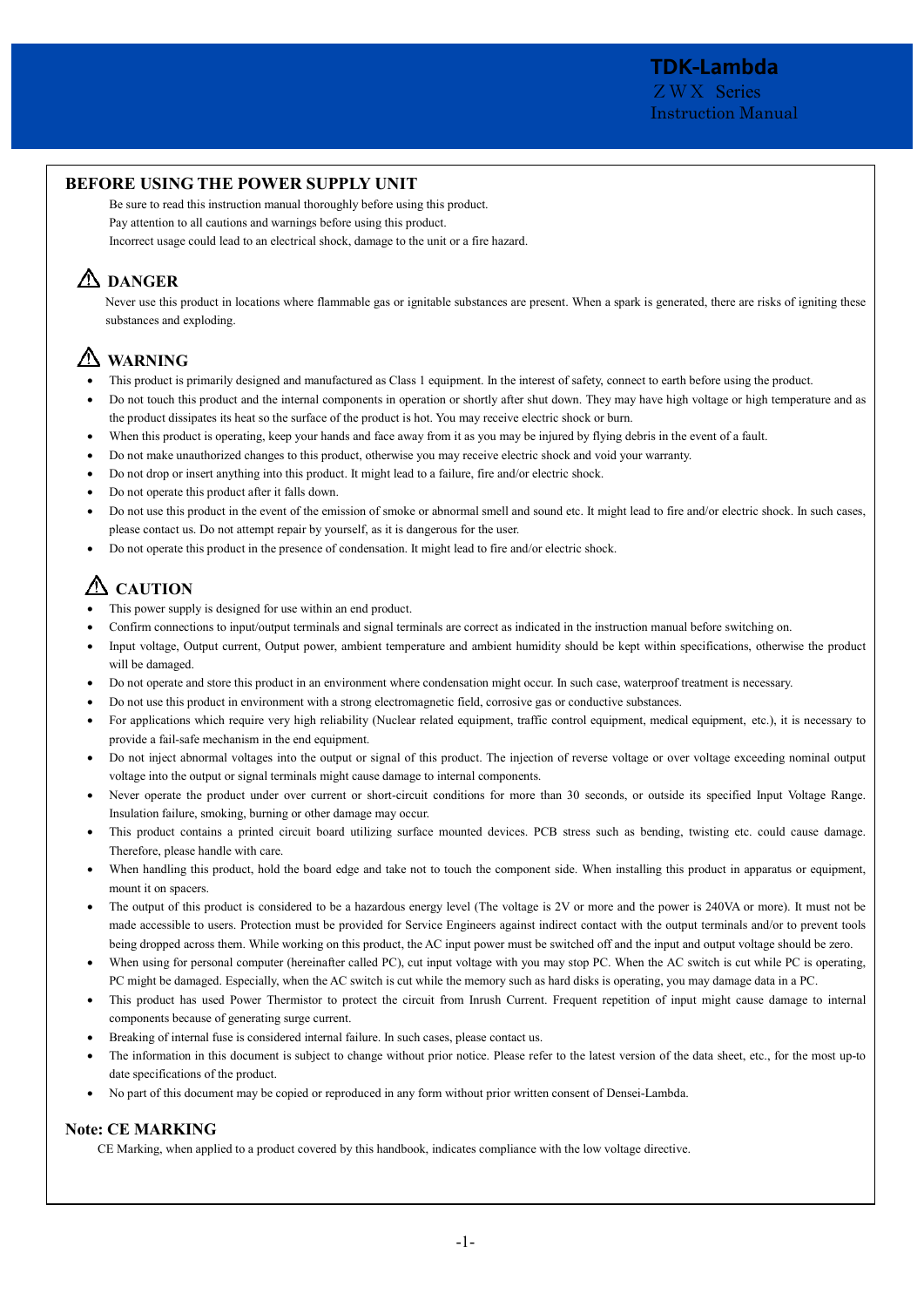**1**. **Model name identification method** 



# **2**.**Terminal Explanation**

# **2-1**.**ZWX180, ZWX240 and ZWX300 Terminal Explanation**



- ① Input Terminal: CN1 (Refer to 2-2.)
- $\odot$  Mounting hole : hole diameter : φ3.5mm

This hole is connected to Protective Earth of CN1.

Must be connected to electrically conductive spacer.

The mounting surface of the spacer should be within Max  $\phi$  8mm.

- $\circled{3}$  Mounting hole : hole diameter : φ3.5mm
	- This hole is not connected to Protective Earth of CN1.
- $\textcircled{4}$  Output Terminal : CN21  $(+3.3V, +5V$  and -12V) (Refer to 2-3.)
- ⑤ Output Terminal : CN31(+3.3V, +5V, +12V, -12V, 5V SB and +3.3Vsense)(Refer to 2-3.)
- ⑥ Signal Terminal : CN41(PS\_ON and PWR\_OK)(Refer to 2-3.)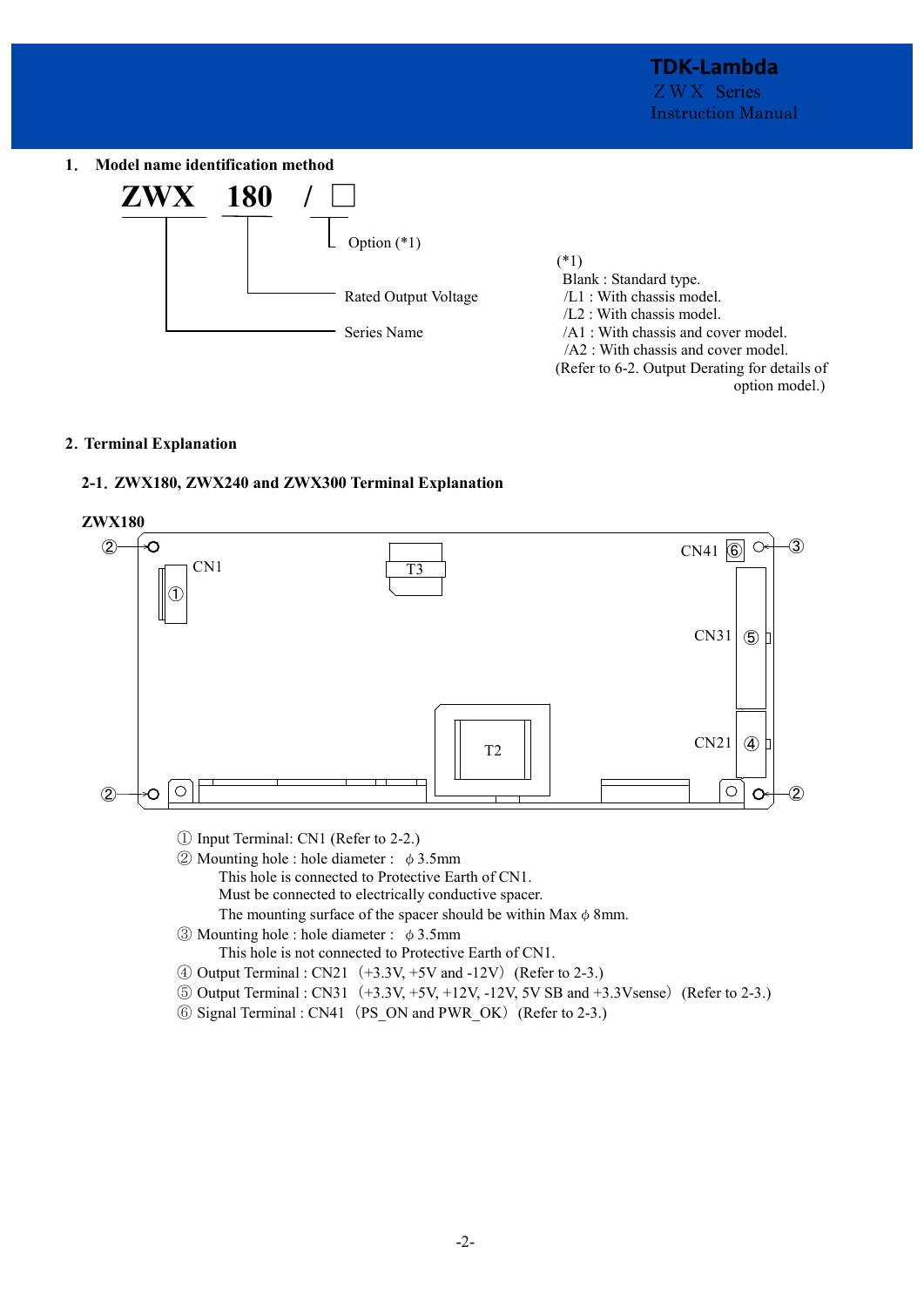

- ① Input Terminal : CN1(Refer to 2-2.)
- $\textcircled{2}$  Mounting hole : hole diameter :  $\phi$  3.5mm
	- This hole is connected to Protective Earth of CN1. Must be connected to electrically conductive spacer.
	- The mounting surface of the spacer should be within Max  $\phi$  8mm.
- $\textcircled{3}$  Output Terminal : CN21  $(+3.3V, +5V$  and -12V) (Refer to 2-3.)
- ④ Output Terminal : CN31(+3.3V, +5V, +12V, -12V, 5V SB and +3.3Vsense)(Refer to 2-3.)
- ⑤ Signal Terminal : CN41(PS\_ON and PWR\_OK)(Refer to 2-3.)



- ① Input Terminal : CN1 (Refer to 2-2.)
- $\textcircled{2}$  Mounting hole : hole diameter : φ3.5mm This hole is connected to Protective Earth of CN1. Must be connected to electrically conductive spacer.

The mounting surface of the spacer should be within Max  $\phi$  8mm.

- $\textcircled{3}$  Output Terminal : CN21  $(+3.3V, +5V$  and  $+12V-1)$  (Refer to 2-3.)
- $\textcircled{4}$  Output Terminal : CN31 (+3.3V, +5V, +12V-1, -12V, 5V SB and +3.3Vsense) (Refer to 2-3.)
- ⑤ Signal Terminal : CN41(PS\_ON and PWR\_OK)(Refer to 2-3.)
- ⑥ Output Terminal : CN51(+12V-2)(Refer to 2-3.)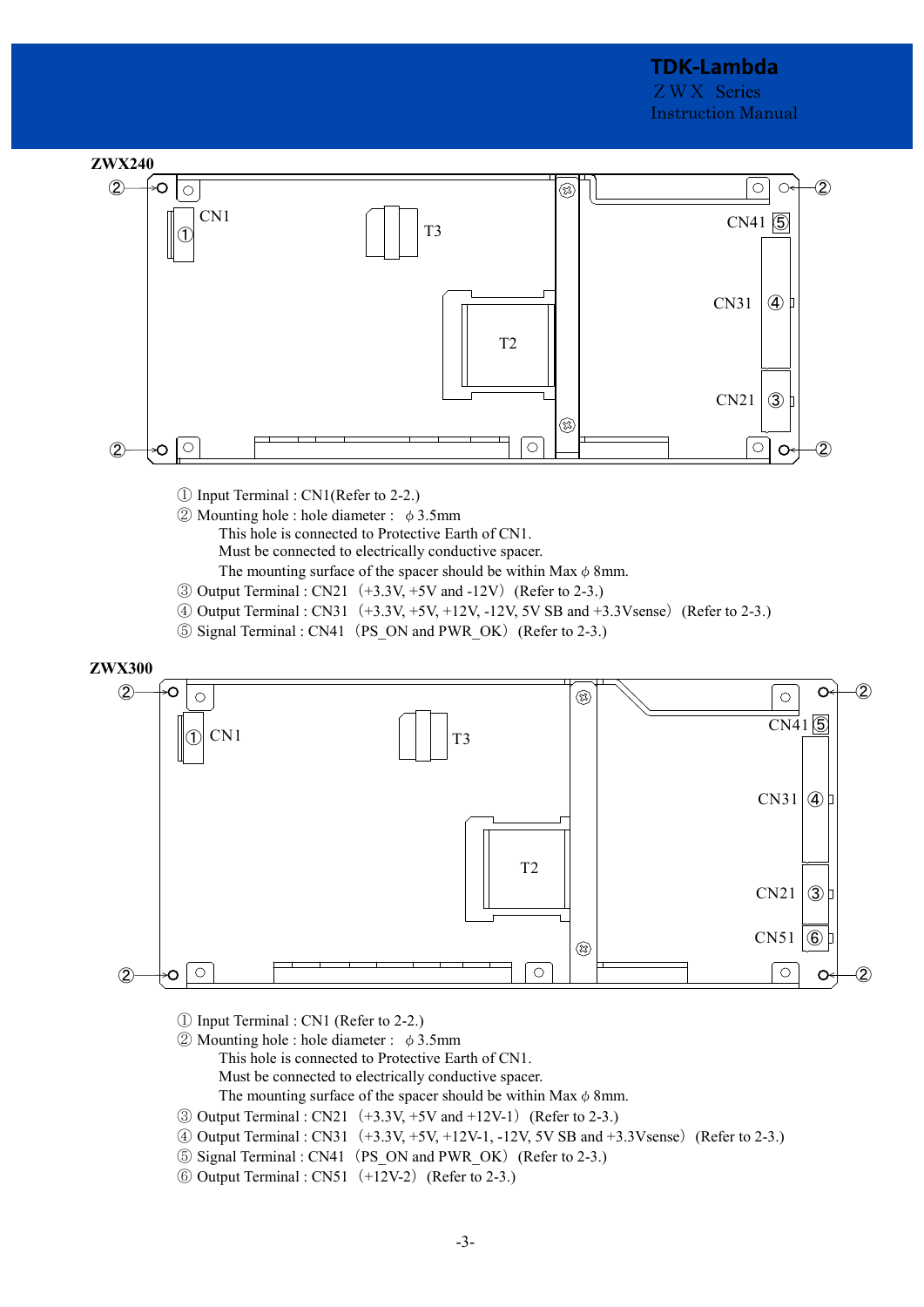ZWX Series Instruction Manual

# **2-2. CN1 Connector pin Assign and Function (ZWX Series)**

| CN1    | Pin No. |   | <b>Function</b>                   | Note         |
|--------|---------|---|-----------------------------------|--------------|
| $\Box$ |         | ≖ | AC Input terminal Live line       | Fuse in line |
| □ 3    |         | N | AC Input terminal Neutral line    |              |
| ι□'    |         | ≐ | $\pm$ Terminal (Protective earth) |              |

# **2-3. CN21, CN31, CN41 and CN51 Connector pin Assign and Function (ZWX Series)**

|                                          | Pin No.          | Function                     |                                                                    |  |  |  |
|------------------------------------------|------------------|------------------------------|--------------------------------------------------------------------|--|--|--|
|                                          |                  | $+3.3V$                      | +3.3V output terminal                                              |  |  |  |
|                                          | $\overline{2}$   | $+5V$                        | +5V output terminal                                                |  |  |  |
| <b>CN21</b>                              | 3                | <b>COM</b>                   | GND terminal (All of COM are connected in this Power supply unit.) |  |  |  |
| (10)<br>5                                | $\overline{4}$   | <b>COM</b>                   | GND terminal (All of COM are connected in this Power supply unit.) |  |  |  |
| $\left( \circ \right)$<br>$\overline{4}$ |                  | $+12V$                       | +12V output terminal (ZWX180 and ZWX240)                           |  |  |  |
| $\overline{8}$<br>3                      | 5                | $+12V-1$                     | +12V output terminal (ZWX300 only)                                 |  |  |  |
| $\overline{\mathcal{I}}$                 | 6                | N.C.                         | No connect (Connected to $+3.3V$ inside.)                          |  |  |  |
| 6                                        | $\boldsymbol{7}$ | $+5V$                        | +5V output terminal                                                |  |  |  |
|                                          | 8                | <b>COM</b>                   | GND terminal (All of COM are connected in this Power supply unit.) |  |  |  |
|                                          | 9                | COM                          | GND terminal (All of COM are connected in this Power supply unit.) |  |  |  |
|                                          |                  | $+12V$                       | +12V output terminal (ZWX180 and ZWX240)                           |  |  |  |
|                                          | 10               | $+12V-1$                     | +12V output terminal (ZWX300 only)                                 |  |  |  |
|                                          |                  |                              |                                                                    |  |  |  |
|                                          | Pin No.          |                              | Function                                                           |  |  |  |
|                                          | $\mathbf{1}$     | $+12V$                       | +12V output terminal (ZWX180 and ZWX240)                           |  |  |  |
|                                          |                  | $+12V-1$                     | +12V output terminal (ZWX300 only)                                 |  |  |  |
|                                          | $\overline{2}$   | <b>COM</b>                   | GND terminal (All of COM are connected in this Power supply unit.) |  |  |  |
|                                          | 3                | $+3.3V$                      | +3.3V output terminal                                              |  |  |  |
|                                          | $\overline{4}$   | $+3.3V$                      | +3.3V output terminal                                              |  |  |  |
| <b>CN31</b>                              | 5                | $+3.3V$ sense                | +3.3V output Sensing terminal                                      |  |  |  |
| 22                                       | 6                | $-12V$                       | -12V output terminal                                               |  |  |  |
| 10  21                                   | $\tau$           | <b>COM</b>                   | GND terminal (All of COM are connected in this Power supply unit.) |  |  |  |
| (20)<br>$\Theta$                         | 8                | COM                          | GND terminal (All of COM are connected in this Power supply unit.) |  |  |  |
| $\rm 8$<br>(19)                          | 9                | $+5V$                        | +5V output terminal                                                |  |  |  |
| 18                                       | 10               | $+5V$<br>+5V output terminal |                                                                    |  |  |  |
| $\overline{17}$<br>6                     | 11               | $+5VSB$                      | +5V SB output terminal                                             |  |  |  |
| 5<br>(16)                                | 12               | $+12V$                       | +12V output terminal (ZWX180 and ZWX240)                           |  |  |  |
| (15)<br>$\overline{4}$                   |                  | $+12V-1$                     | +12V output terminal (ZWX300 only)                                 |  |  |  |
| 3<br>$\vert 4$                           | 13               | <b>COM</b>                   | GND terminal (All of COM are connected in this Power supply unit.) |  |  |  |
| $\boxed{2}$ [13]                         | 14               | $+3.3V$                      | +3.3V output terminal                                              |  |  |  |
|                                          | 15               | $+3.3V$                      | +3.3V output terminal                                              |  |  |  |
|                                          | 16               | <b>COM</b>                   | GND terminal (All of COM are connected in this Power supply unit.) |  |  |  |
|                                          | 17               | COM                          | GND terminal (All of COM are connected in this Power supply unit.) |  |  |  |
|                                          | 18               | $\mathop{\rm COM}\nolimits$  | GND terminal (All of COM are connected in this Power supply unit.) |  |  |  |
|                                          | 19               | <b>COM</b>                   | GND terminal (All of COM are connected in this Power supply unit.) |  |  |  |
|                                          | 20               | $+5V$                        | +5V output terminal                                                |  |  |  |
|                                          | 21               | $+5V$                        | +5V output terminal                                                |  |  |  |
|                                          | 22               | $+5V$                        | +5V output terminal                                                |  |  |  |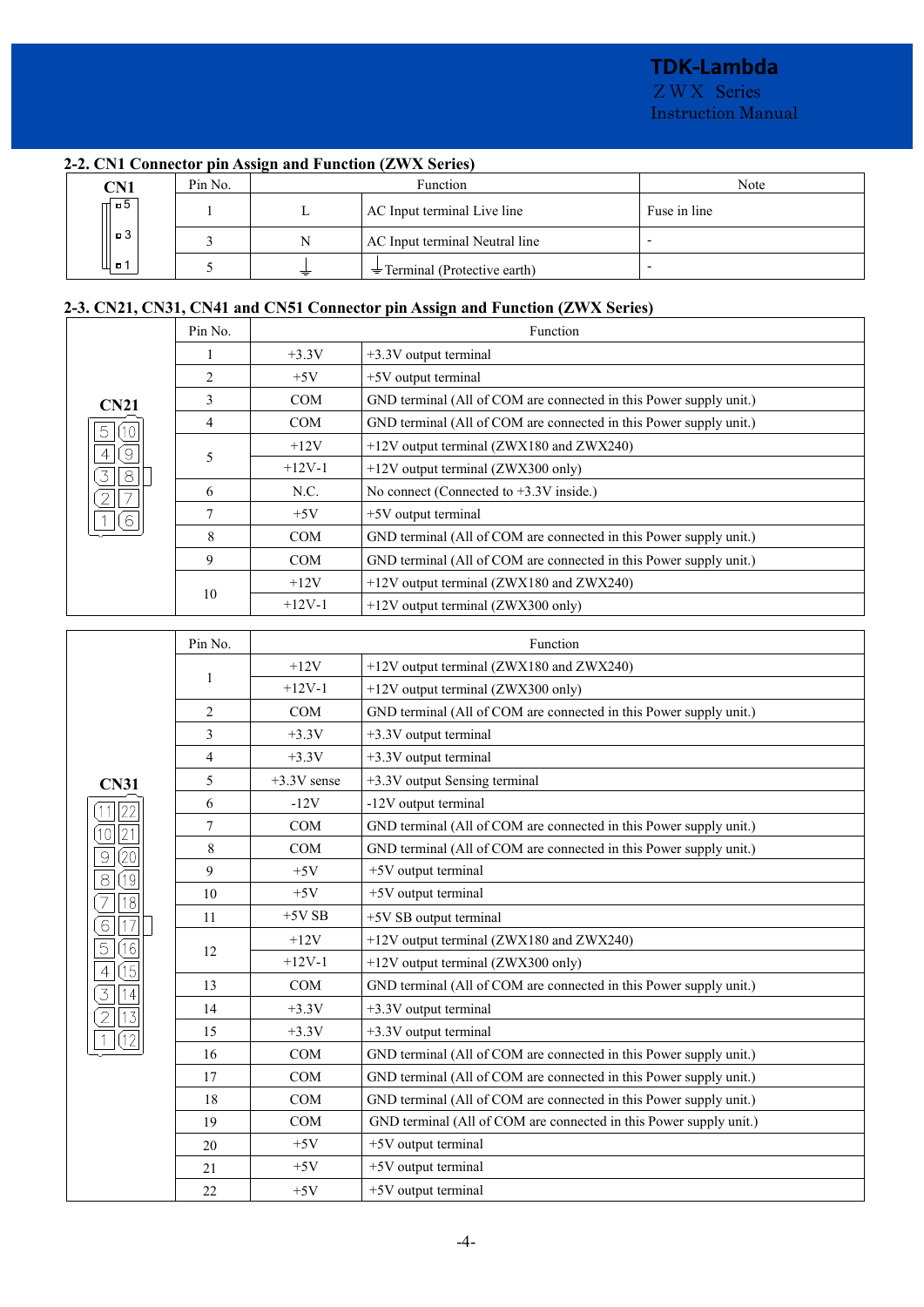# **TDK-Lambda**

ZWX Series Instruction Manual

|                                                     | Pin No. | Function |                        |  |  |
|-----------------------------------------------------|---------|----------|------------------------|--|--|
| <b>CN41</b><br>$\overline{\phantom{0}}$<br>$\asymp$ |         | PWR OK   | PWR OK signal terminal |  |  |
| ∠∨                                                  | ∍<br>∠  | PS ON    | PS_ON signal terminal  |  |  |

| $(ZWX300 \text{ only})$<br><b>CN51</b> | Pin No. |            | <b>Function</b>                                                    |  |  |  |  |
|----------------------------------------|---------|------------|--------------------------------------------------------------------|--|--|--|--|
|                                        |         | <b>COM</b> | GND terminal (All of COM are connected in this Power supply unit.) |  |  |  |  |
|                                        |         | <b>COM</b> | GND terminal (All of COM are connected in this Power supply unit.) |  |  |  |  |
|                                        |         | $+12V-2$   | $+12V$ output terminal (ZWX300 only)                               |  |  |  |  |
|                                        |         | $+12V-2$   | $+12V$ output terminal (ZWX300 only)                               |  |  |  |  |

**\*Output current of each connector pin must be less than 9A.** 

# **3**.**Terminal Connecting Method**

Take care about the input wiring. Wrong connection cause the power supply spoil.

- · Input must be off when making connections.
- Connect  $\perp$  terminal of input connector and mounting hole to protective earth of the equipment.
- The output load line and input line shall be separated to improve noise sensitivity.
- · When connecting or removing connector, do not apply stress to PCB.
- · Use the input/output connector specified in outline drawing. Also, use recommended crimping tool. Connector is not included with this product.

# **INPUT/OUTPUT CONNECTOR (Common ZWX Series)**

|                                                          | <b>CONNECTOR</b>    | <b>MACHING</b><br><b>HOUSING</b> |          | <b>TERMINAL PINS</b>         | <b>MANUFACT</b> |
|----------------------------------------------------------|---------------------|----------------------------------|----------|------------------------------|-----------------|
| <b>INPUT TERMINAL (CN1)</b>                              | $B3P5-VH(LF)(SN)$   | VHR-5N                           | AWG18-22 | SVH-21T-P1.1<br>BVH-21T-P1.1 | J.S.T.          |
| <b>OUTPUT TERMINAL (CN21)</b>                            | 5566-10A-210        | 5557-10R-210                     | AWG18-24 | 5556PBT, 5556PBTL            | <b>MOLEX</b>    |
| <b>OUTPUT TERMINAL (CN31)</b>                            | 5566-22A-210        | 5557-22R-210                     | AWG18-24 | 5556PBT, 5556PBTL            | <b>MOLEX</b>    |
| SIGNAL TERMINAL (CN41)                                   | $B2B-XH-AM(LF)(SN)$ | $XHP-2$                          | AWG22    | <b>BXH-001T-P0.6</b>         | J.S.T.          |
|                                                          |                     |                                  |          | SXH-001T-P0.6                |                 |
| <b>OUTPUT TERMINAL (CN51)</b><br>$(ZWX300 \text{ only})$ | 5566-04A-210        | 5557-04R-210                     | AWG18-24 | 5556PBT, 5556PBTL            | <b>MOLEX</b>    |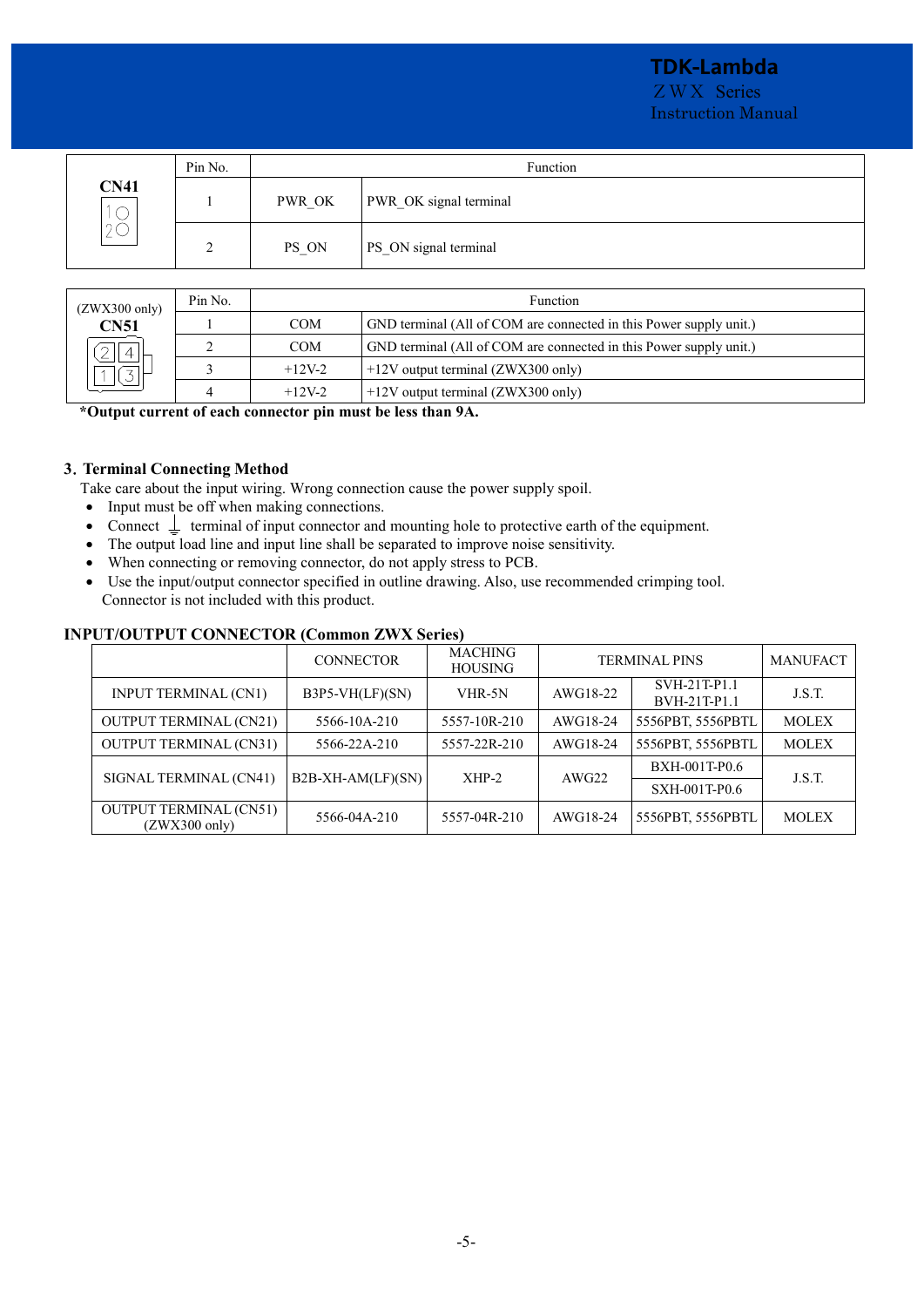# **Common ZWX Series BASIC CONNECTION**



# **BASIC CONNECTION OF OUTPUT SIDE**



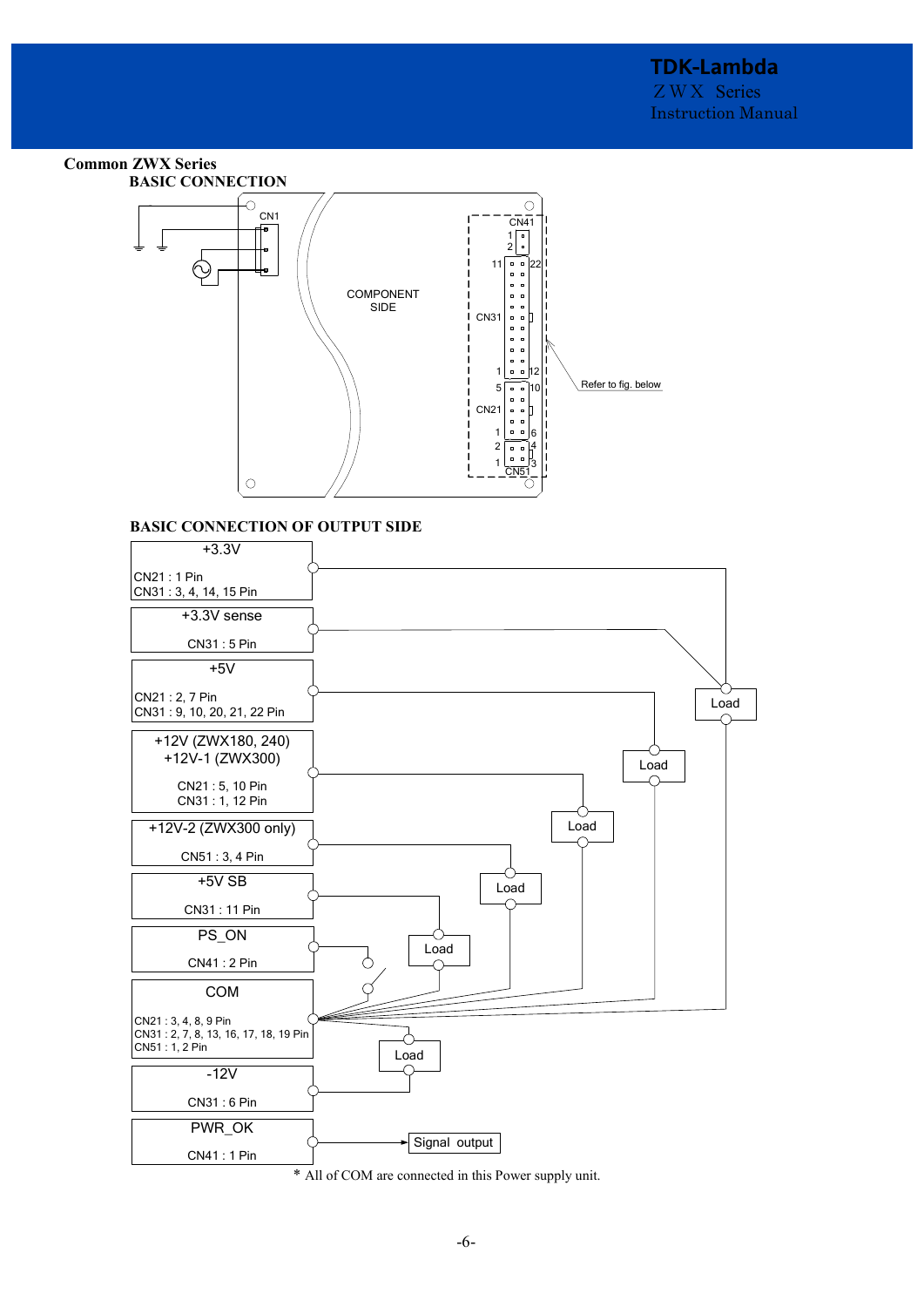# **4. Specification of Input and Output Signal**



# **4-1. PS\_ON**

When the "L" is input,  $+3.3V$ ,  $+5V$ ,  $+12V$  (only ZWX300 has $+12V-1$ ,  $+12V-2$ ) and  $-12V$  are output. When the "H" or "OPEN" is input,  $+3.3V$ ,  $+5V$ ,  $+12V$  (only ZWX300 has $+12V-1$ ,  $+12V-2$ ) and  $-12V$  are stopped and reset the shut down latch.



#### **4-2. PWR\_OK**

When the input voltage and  $+5V$  output voltage become "ON", the "H" signal is output.

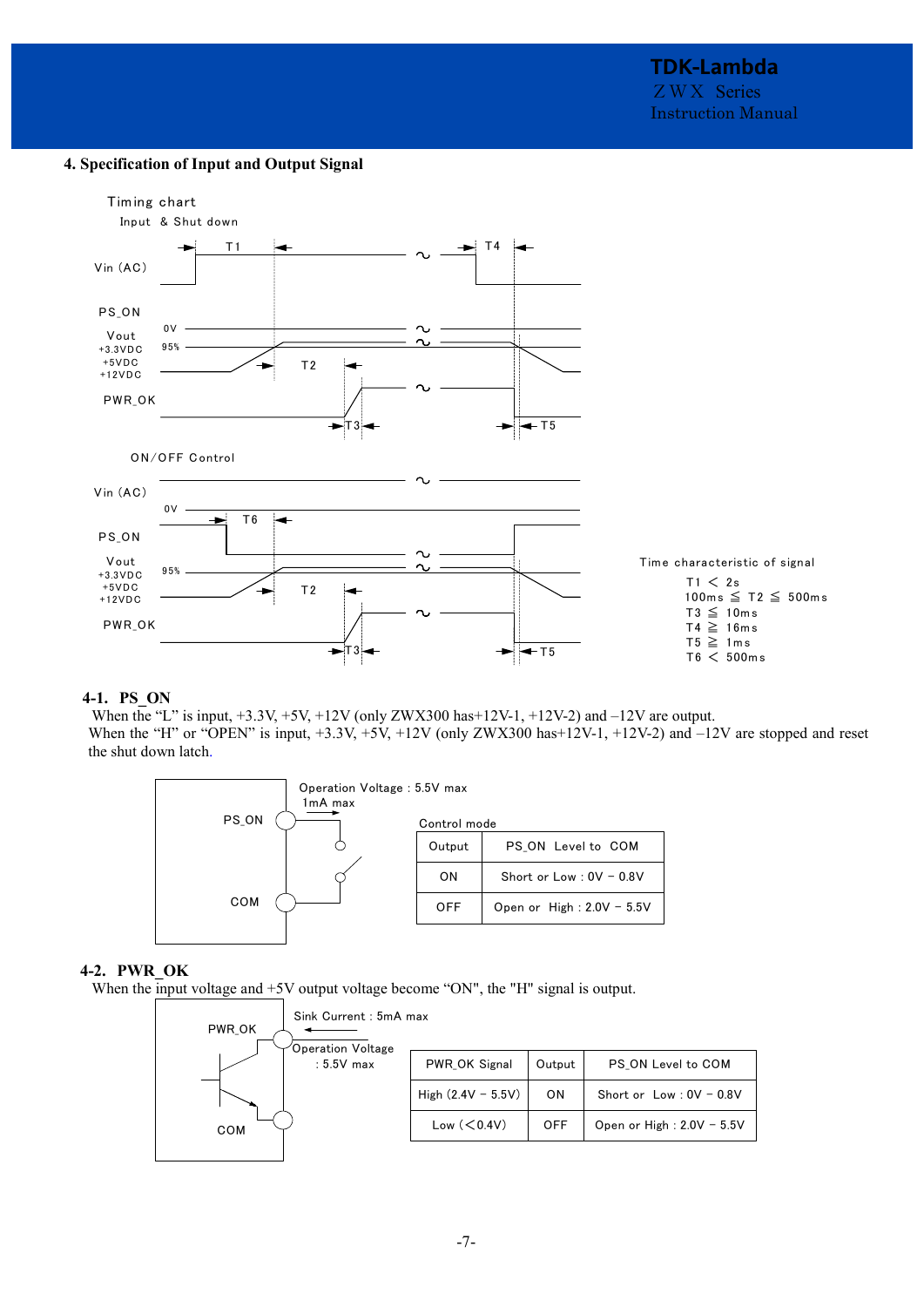#### **5**.**Explanation of Function and Precautions**

#### **5-1. Input Voltage Range**

Input voltage range is single phase 85-265VAC(47-63Hz). Input voltage which is out of specification may cause unit damage. For cases where conformance to various safeties required, described as 100-240VAC (50/60Hz).

#### **5-2. Output Voltage Range**

Output voltage is fixed. It is not adjustable. Output voltage in the specification is value on the point of the output connector.

#### **5-3. Inrush Current**

This series equipped Power thermistor to limit the inrush Current (ZWX180, 240). ZWX180, 240 are Power thermistor method so that higher current will flow at higher ambient temperature or re-input condition. Please select input switch and fuse carefully with the high temperature and re-input the power condition. The Inrush Current value is under cold start at 25<sup>°</sup>C in the specification.

# **5-4. Wattbox**

ZWX series is a Watt box power supply. Watt box can supply the total output power specified in the spec sheet with free combinations for each output CH power within the each CH spec. (Each Rating at Forced air cooling, Convention cooling and Peak power at forced air cooling.)

However, there is some limitation for +3.3VCH and +5VCH(ZWX180 only) and +12V-1 and +12V-2 (ZWX300 only). Please take a note.

# **5-5. Over Voltage Protection (OVP)**

The OVP function (Inverter shut down method, manual reset type) is provided. As for  $+3.3V$ ,  $+5V$  and  $+12V(+12V-1)$  and +12V-2 for ZWX300), the over voltage protection circuit is built-in. OVP will operate either one output voltage trigger the OVP limit (V1: 114%-130%, V2: 115%-140%, V3: 112%-130%), all the outputs (except 5V SB) will be shut down. Outputs will recover after line re-power on (line off a few minutes) or reset the PS\_ON signal. Note that for both –12V and 5VSB have no OVP function. In addition, the setting value of OVP is fixed and not adjustable. Pay attention not to apply higher voltage externally to the output terminal to avoid unit failure. In case of inductive load, put protective diode in series to the output power line.

# **5-6. Over Current Protection** (**OCP Delay Shut Down**)

Outputs will be shut down after the delay time shown in next table in condition over current or output short. Outputs will recover automatically when the over current or output short condition removed within the delay time. Outputs will recover after line re-power on (line off a few minutes) or reset the PS\_ON signal. Also please avoid over current condition over 30seconds to avoid unit failure. In addition, the value of OCP is fixed and not adjustable.

| Condition                                                                                                                      | Delay time        |
|--------------------------------------------------------------------------------------------------------------------------------|-------------------|
| When Over current is output<br>$(110\% \text{ or more at load of forced air})$<br>$+3.3V, +5V, +12V (ZWX300 : +12V-1, +12V-2)$ | 5 seconds or more |
| When a value that Peak Output Power per Total<br>Output Power is 110% or more.                                                 | Immediate         |
| When Output is short<br>$+3.3V, +5V$<br>$+12V$ (only ZWX300: +12V-1, +12V-2)                                                   | Immediate         |

-12V output depends on +5V. Short circuit of +5V shut -12V off.

Outputs will recover automatically when the over current condition removed.

When 5V SB is shut down with over current or short, all output power will be shut down.

# **5-7. Over Temperature Protection (OTP)**

The OTP function (manual reset type) is provided. When ambient or internal temperature rises abnormally, OTP function operates and output will be shut down. After shut down, remove the input and cool it down to reset OTP. Then re-input.

It is not a function to guarantee that the power supply doesn't break down in all conditions.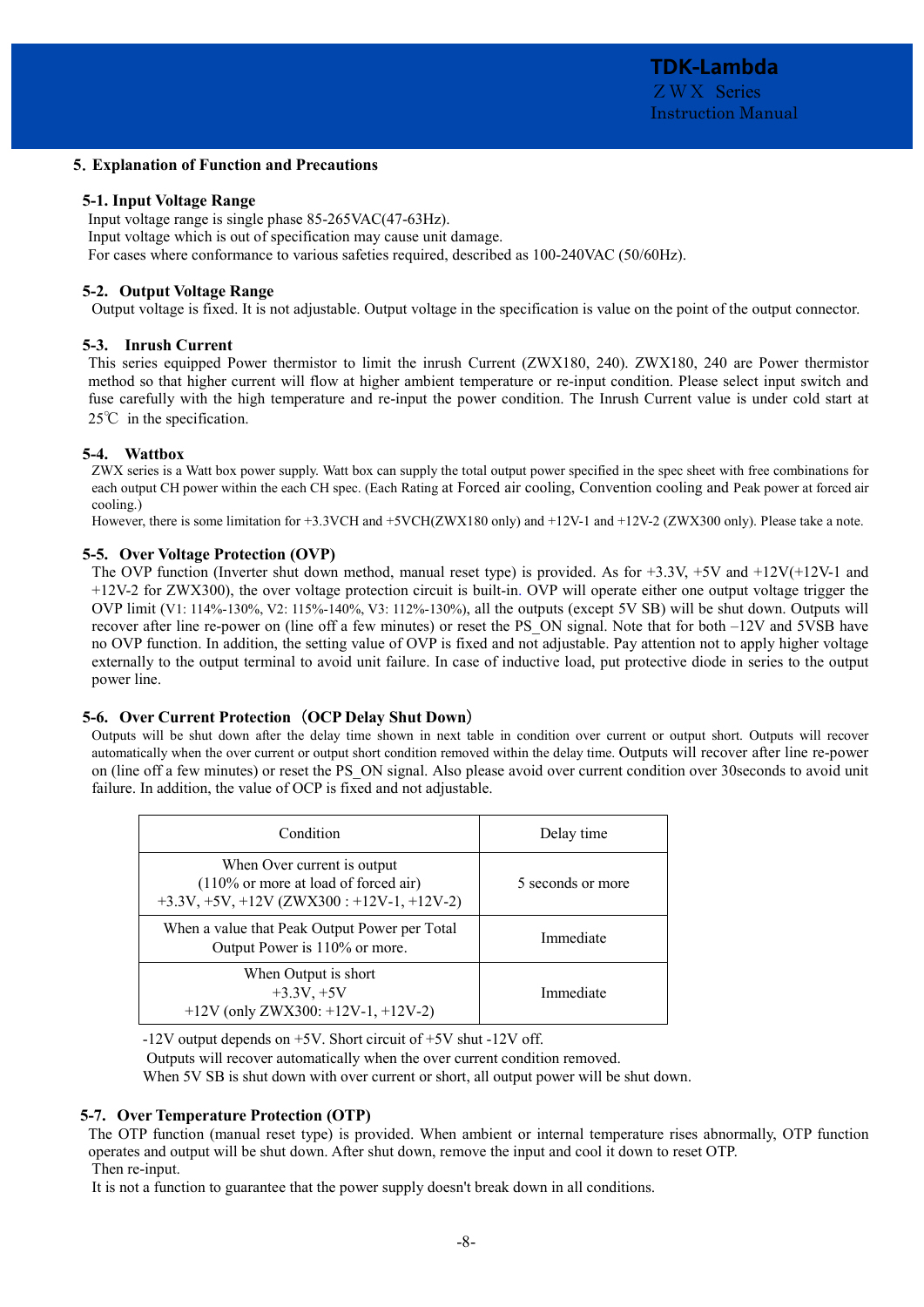0.1uF 100uF **Capacitance** 

#### **5-8. Remote Sensing (only +3.3V)**

This function compensates voltage drop of wiring from output terminals to load terminals. Connect "+3.3V sense" terminal to "+3.3V" terminal. The total line voltage drop (+ side line and - side line) shall be less than 0.3V. In case that sensing lines are too long, it is necessary to put an electrolytic capacitor in following. If remote sensing terminals are opened, the stability and the accuracy of the output turns worse. Therefore, terminal "+3.3V sense" terminal, "+3.3V" terminal must be connected.



#### **5-9. Output Ripple & Noise**

The standard specification for maximum ripple value is measured according to measurement circuit specified by EIAJ-RC9131. When load lines are longer, ripple will becomes larger. In this case, electrolytic capacitor, film capacitor, etc. might be necessary to use across the load terminal. The output ripple cannot be measure accurately if the probe ground lead of oscilloscope is too long.



\*All of COM are connected in this Power supply unit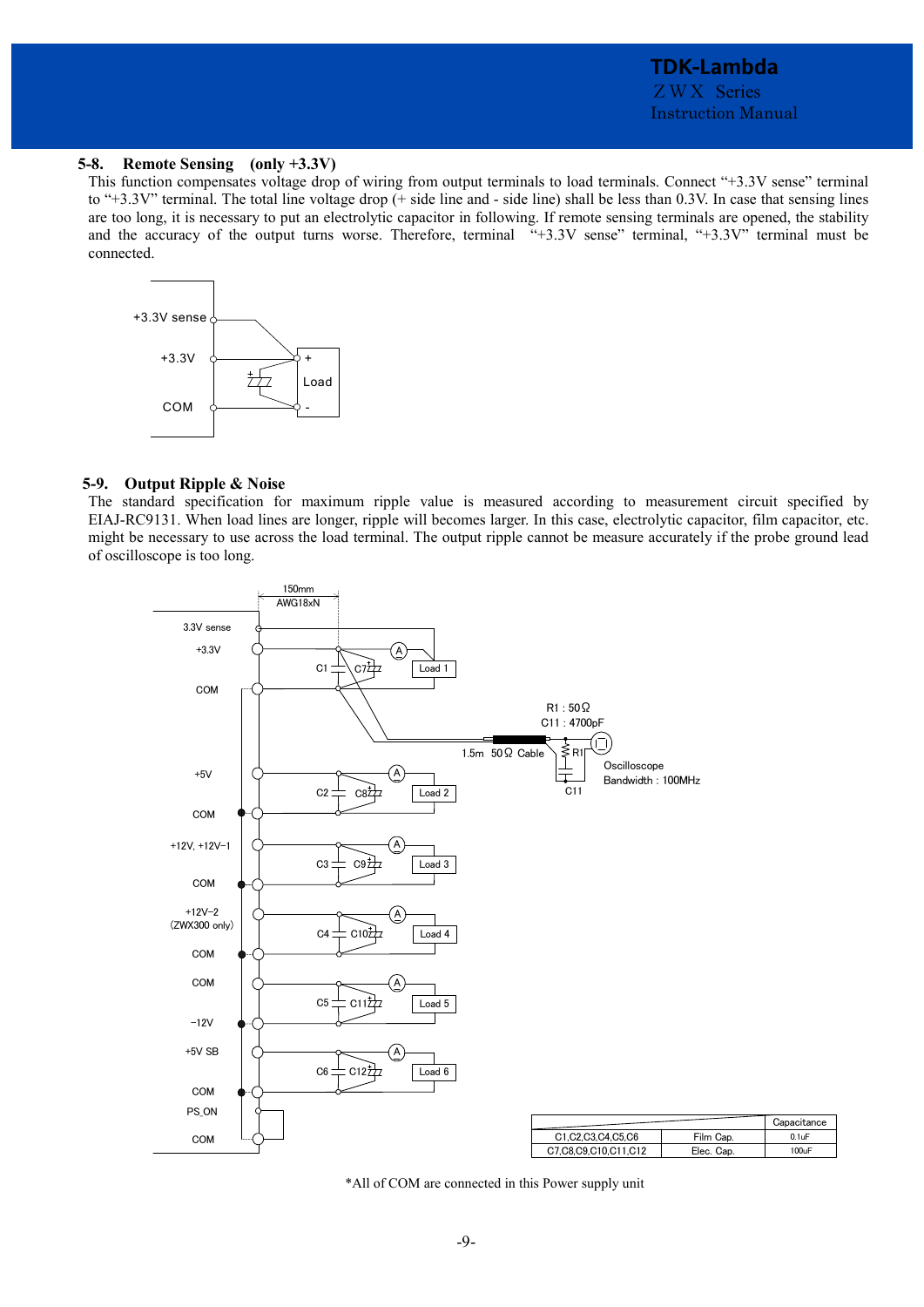# **5-10. Peak Output Current**

For ZWX series, the relation between peak output current and peak output power (Wp) must satisfy formulas below. The mean output power during peak output (Wm) have to be less than total output power specified in the spec sheet (Wavg) in both cases for forced air cooling and convection cooling.

Also operating time at peak output current ( $\tau$ ) should be less than 5sec, period (T) should be more than 10msec. (Forced Air Cooling : Duty≦50%, Convention Cooling : Duty≦10%)



# **5-11. Isolation Test**

Isolation resistance between Output -  $\frac{1}{2}$  (Protective Earth) is more than 100MΩ at 500VDC. For safety operation, voltage setting of DC isolation tester must be done before the test. Ensure that the unit is fully discharged after the test.

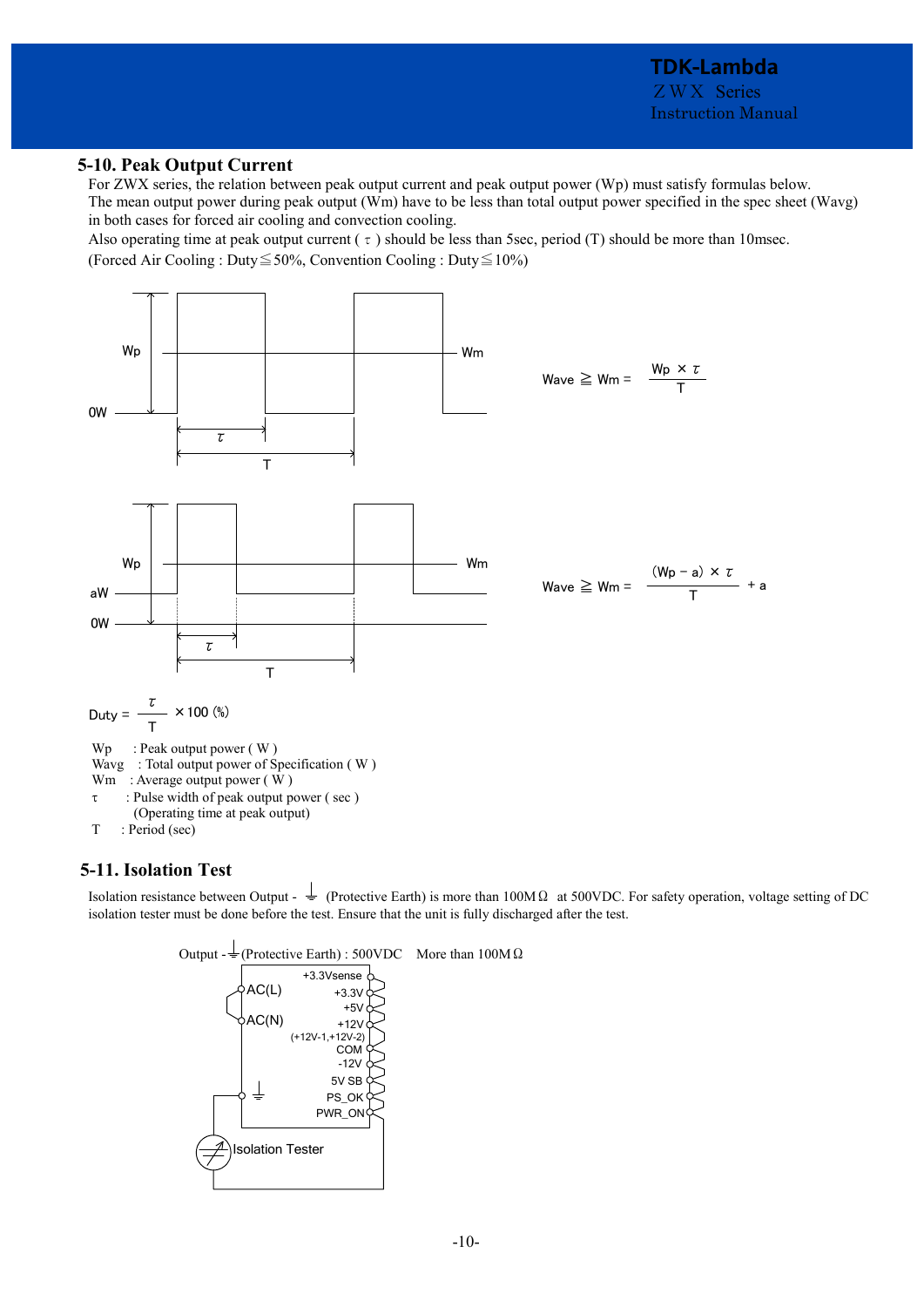# **TDK-Lambda**  ZWX Series Instruction Manual

# **5-12. Withstand Voltage**

This series is designed to withstand 3.0kVAC between input and output, 2.0kVAC between input and  $\frac{1}{\epsilon}$  (Protective Earth) and 500VAC between output and  $\pm$  (Protective Earth) each for 1 minute. When testing withstand voltage, set current limit of the withstand voltage test equipment to 20mA (output -  $\frac{1}{\epsilon}$  (Protective Earth): 100mA). The applied voltage must be gradually increased from zero to the testing value and then gradually decreased for shut down. When timer is used, the power supply may be damaged by

high impulse voltage at timer switch on and off. Connect input and output as follows.



Output -  $\frac{1}{2}$ (Protective Earth) : 500VAC 1min (100mA)



Note) This product have multilayer ceramic capacitor in secondary circuit to frame ground.

Some of the withstand voltage tester may generate high voltage at the matching with multilayer ceramic capacitor and may cause the unit damage.

So, please check the waveform of test voltage.

Input - Output : 3.0kVAC 1min (  $20mA$ ) Input -  $\frac{1}{2}$  (Protective Earth) : 2.0kVAC 1min (  $20mA$  )

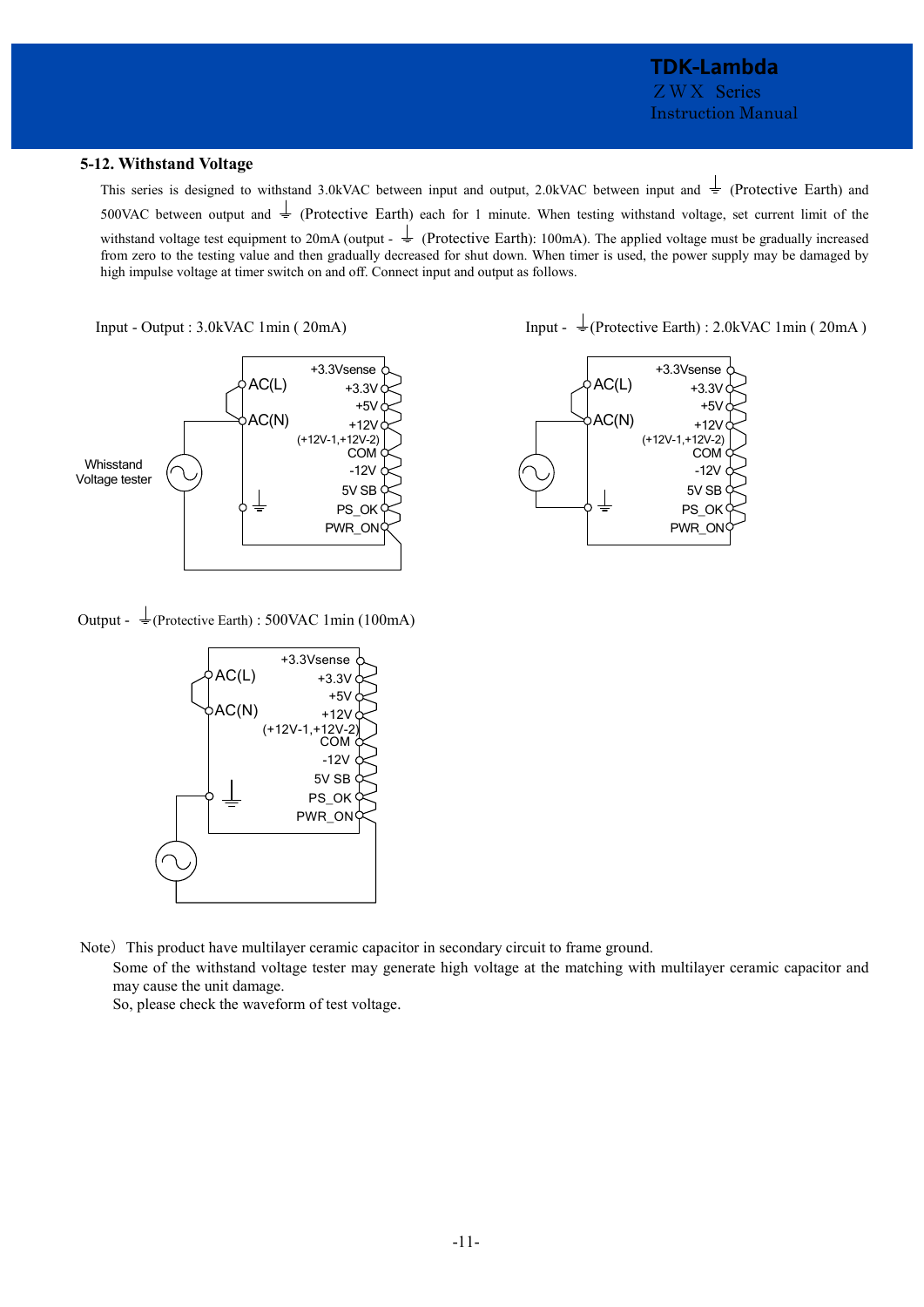# **6**. **Mounting Directions**

# **6-1. Output Derating according to the Mounting Directions.**

Recommended standard mounting method is (A). Method (B)-(E) are also possible. Refer to the derating below. The de-rating values are referred to in each forced air / convection rating as 100%.

# ZWX180, 240, 300 (A) Standard Mounting (B) (C) (D) (E) (F) Inhibit CN1 CN1 CN1 (INPUT)  $CN1$ <del>humummi</del>n CN1 C<sub>N</sub>

# **6-2. Output Derating**

# **Standard type and with chassis type (/L1, /L2)**

#### **CONVECTION COOLING**





MOUNTING B-E

| Ta            | Load $(\% )$   |                    |  |
|---------------|----------------|--------------------|--|
| $(^{\circ}C)$ | Mounting $(A)$ | Mounting $(B)-(E)$ |  |
| $-10 - +40$   | 100            |                    |  |
| $+50$         | 100            | 60                 |  |
| $+60$         | 60             |                    |  |

 Load (%) is percent of total output power (Convection). Also apply Load(%) to maximum output current (Convection) and combined maximum output power (Convection).



MOUNTING A-E

| Ta            | Load $(\%)$            |
|---------------|------------------------|
| $(^{\circ}C)$ | Mounting $(A)$ - $(E)$ |
| $-10 - +50$   | 100                    |
| $+60$         | 60                     |
| $+70$         | 20                     |

Load (%) is percent of total output power (Forced air). Also apply Load(%) to maximum output current (Forced air) and combined maximum output power (Forced air).

Please make air flow to maintain Core of T2 temperature 75℃ and Core of T3 temperature 85℃. (\*1) (Please let air (0.85m<sup>3</sup>/min (30cfm)) flow into the Component side.) Air flow should cool down all the component evenly.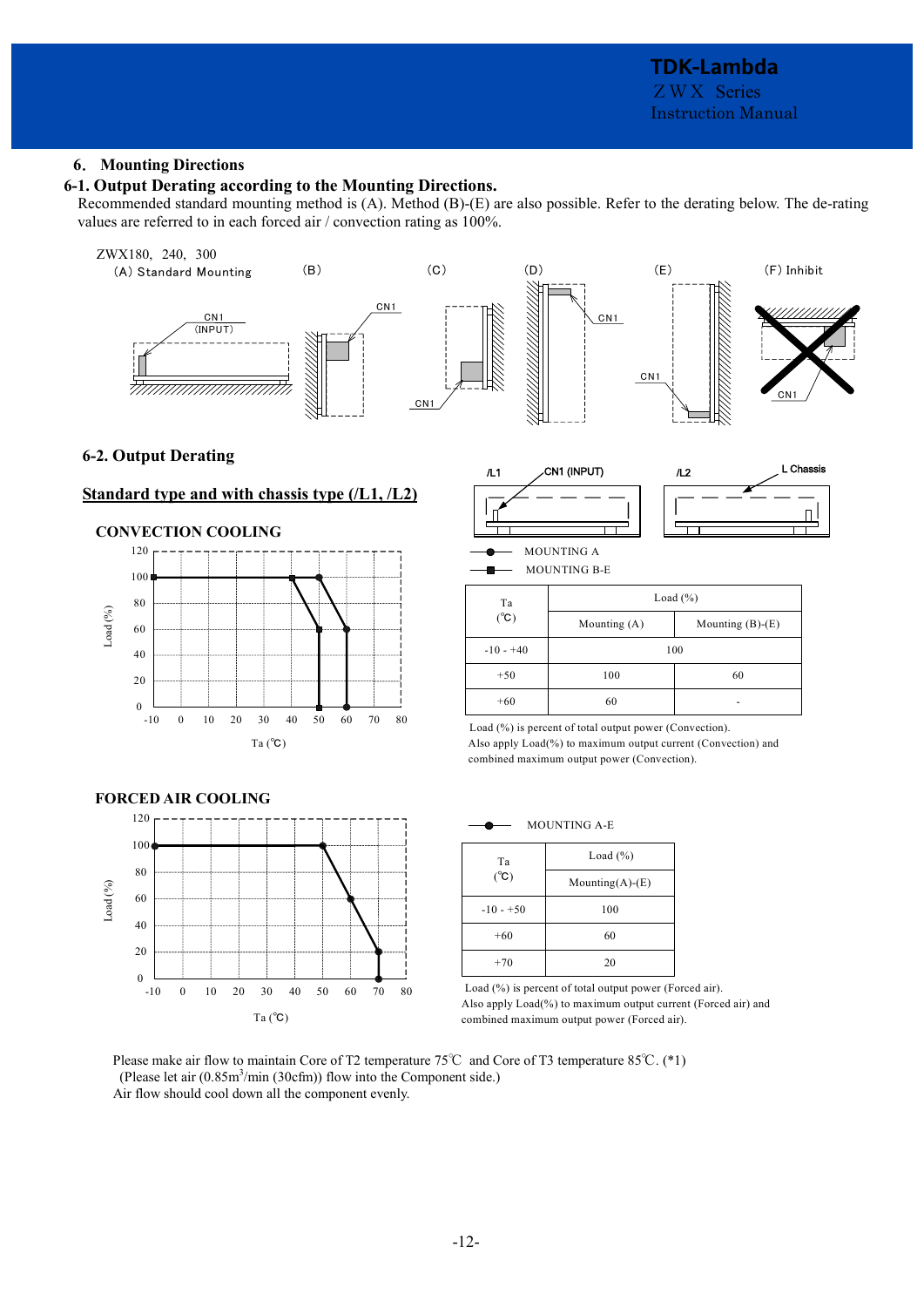# **TDK-Lambda**

ZWX Series Instruction Manual

 $...$ Cove

# **With cover type (/A1, /A2)**



| /A1 |                          | CN1 (INPUT)<br>/A2                       |                    | L Chassis + Cover |
|-----|--------------------------|------------------------------------------|--------------------|-------------------|
|     |                          |                                          |                    |                   |
|     |                          | <b>MOUNTING A</b><br><b>MOUNTING B-E</b> |                    |                   |
|     | Ta                       | Load $(\% )$                             |                    |                   |
|     | $({}^{\circ}\mathsf{C})$ | Mounting (A)                             | Mounting $(B)-(E)$ |                   |
|     | $-10 - +30$              |                                          | 100                |                   |
|     | $+40$                    | 100                                      | 60                 |                   |
|     | $+50$                    | 60                                       |                    |                   |
|     |                          |                                          |                    |                   |

Load (%) is percent of total output power (Convection).

Also apply Load(%) to maximum output current (Convection) and combined maximum output power (Convection).

#### **FORCED AIR COOLING**



| Load $(\% )$ |
|--------------|

MOUNTING A-E

| Ta                     | Load (%)               |  |  |
|------------------------|------------------------|--|--|
| $(^{\circ}\mathrm{C})$ | Mounting $(A)$ - $(E)$ |  |  |
| $-10 - +50$            | 100                    |  |  |
| $+60$                  | 60                     |  |  |
| $+70$                  | 20                     |  |  |

 Load (%) is percent of total output power (Forced air). Also apply Load(%) to maximum output current (Forced air) and combined maximum output power (Forced air).

Please make air flow to maintain Core of T2 temperature 75℃ and Core of T3 temperature 85℃. (\*1) (Please let air  $(0.85 \text{m}^3/\text{min} (30 \text{cfm}))$  flow into the Component side.)

Air flow should cool down all the component evenly.

(\*1) : T2 and T3 are shown in 2.Terminal Explanation

# **6-3. Mounting Method**

# **Mounting Holes size**

ZWX180/240/300 : 4 holes (φ3.5mm)

Insert the spacer (MAX $\phi$  8.0) of height more than 8mm to lift the unit. Also use all mounting holes for the unit installation. The vibration spec is the value when the unit is mounted by 8mm spacers.

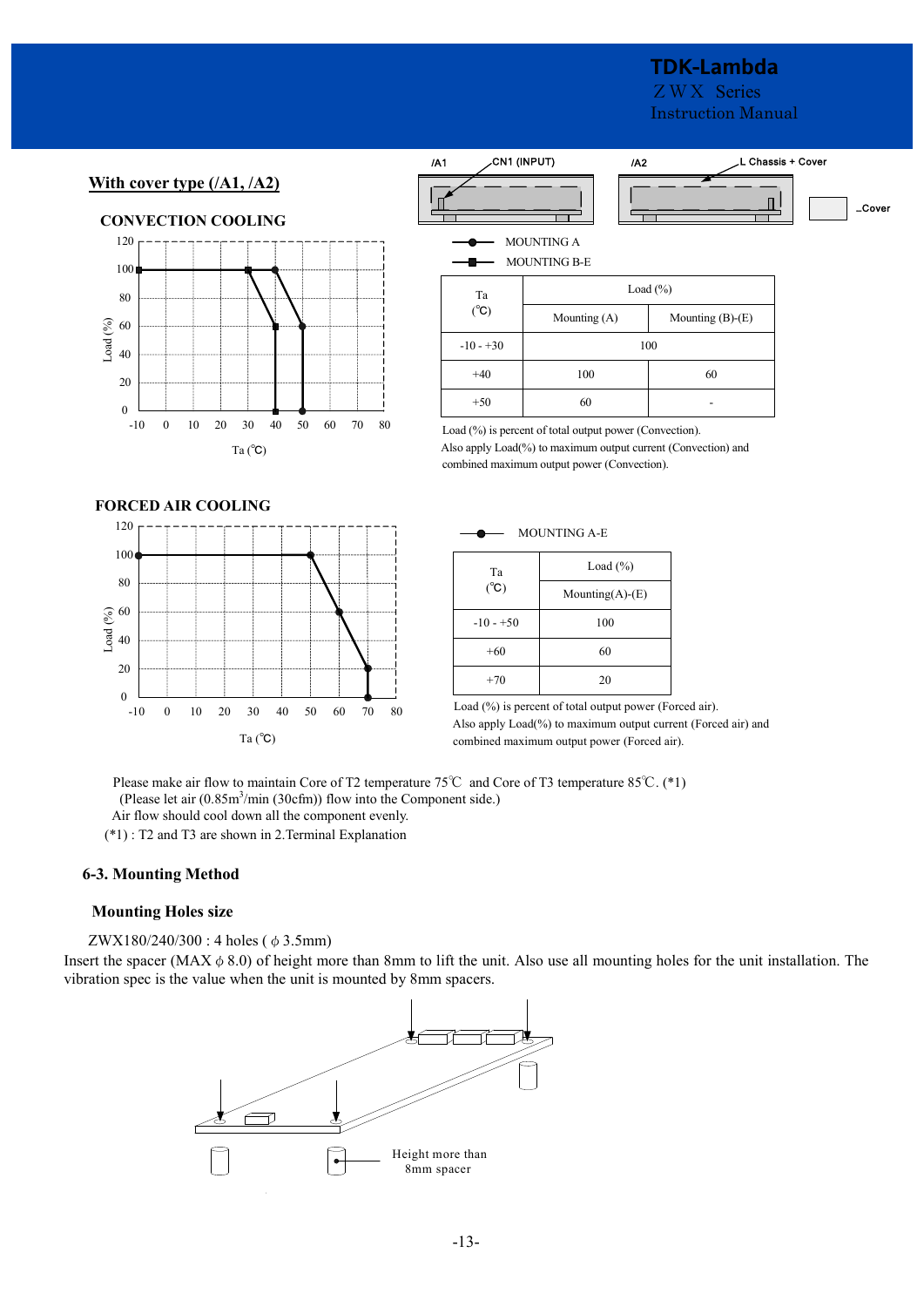And allowable area by metal pieces is 9mm from each PCB corners. Refer to figure below.







Please leave 5mm space from the surfaces and left 5mm space from the sides of PCB, especially from the solder surface, 8mm space is necessary.

 If the space is not enough, the specification of insulation and withstand will not be satisfied. Please take the space in the power supply surroundings and the upper surface place of components to keep enough convection cooling.

 $\frac{1}{x}$  (Protective Earth) should be connected to the earth terminal of the equipment. If not, the conducted noise and output noise will increase.

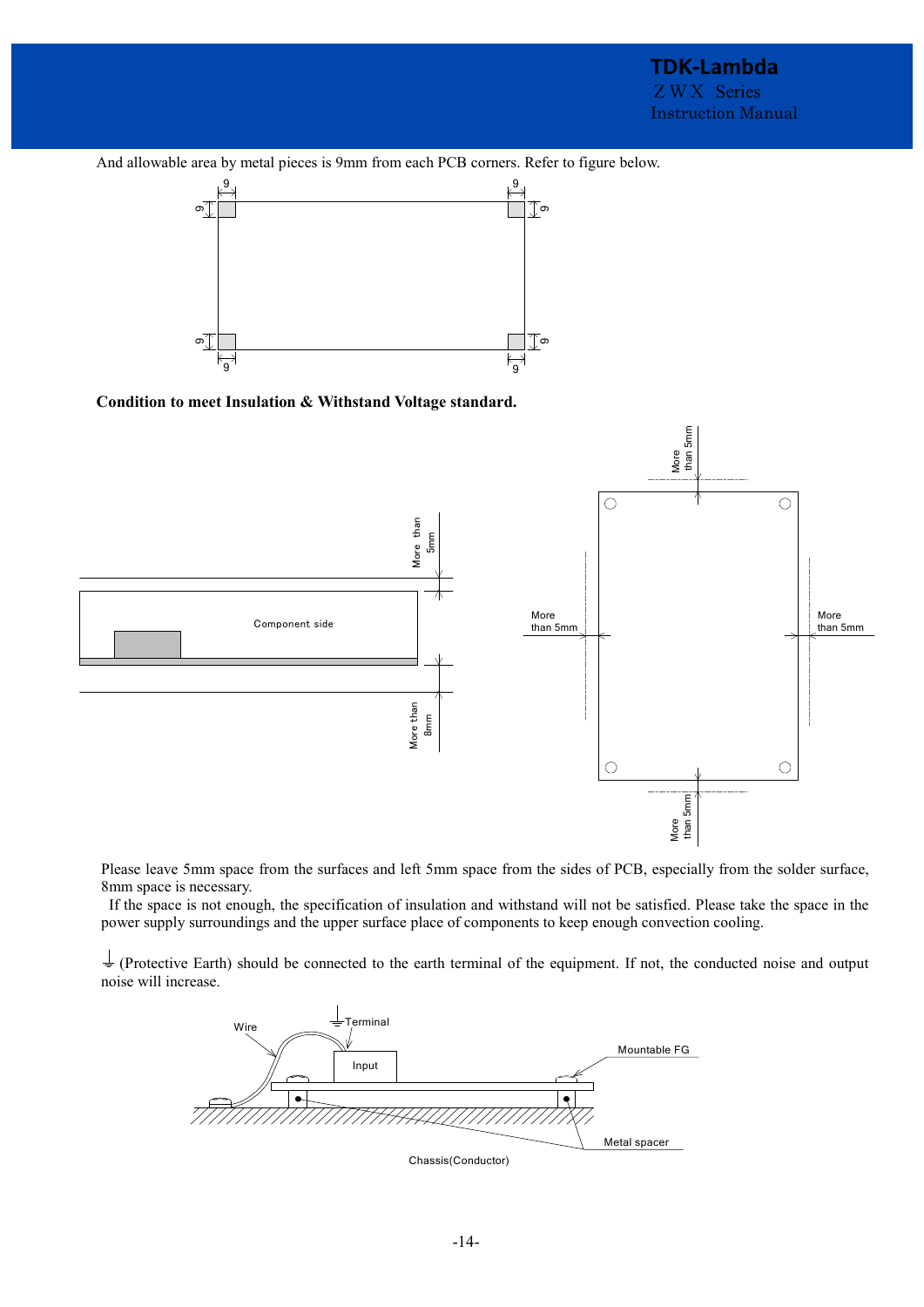# **TDK-Lambda**  ZWX Series Instruction Manual

Consider the heat radiation and safety when the power supply is used in that convection cooling. Please take a distance more than 15mm between the power supply and the peripheral parts. When lay out multiple units, please make sure to place 15mm or more space from each other.



Note: Recommended torque for mounting screw. M3 screw : 0.49 Nm (5kgfcm) Penetration depth 6mm max in the power supply.

# **7. Wiring Method**

- (1) The output load line and input line shall be separated each other and twisted individually to improve noise.
- (2) Noise can be reduced by attaching a capacitor to the load terminals.
- (3) For safety and EMI considerations, connect  $\frac{1}{\epsilon}$  terminal of input connector and mountable Frame Ground of ZWX series to ground terminal at equipment firmly.

# **Connector manufacture method**

# a)**. Applicable Wire and Crimping tool**

|                                           | <b>CONNECTOR</b>  | <b>TERMINAL PIN</b> |                              | <b>CRIPPING TOOL</b>      | <b>MANUFA</b><br><b>CTURE</b> |
|-------------------------------------------|-------------------|---------------------|------------------------------|---------------------------|-------------------------------|
| Input Terminal<br>(CN1)                   | $B3P5-VH(LF)(SN)$ | AWG18-22            | SVH-21T-P1.1<br>BVH-21T-P1.1 | $YC-160R$                 | J.S.T.                        |
| Output Terminal<br>(CN21)                 | 5566-10A-210      | AWG18-24            | 5556PBT, 5556PBTL            | 57027-5000                | <b>MOLEX</b>                  |
| Output Terminal<br>(CN31)                 | 5566-22A-210      | AWG18-24            | 5556PBT, 5556PBTL            | 57027-5000                | <b>MOLEX</b>                  |
| Output Terminal                           |                   | AWG22               | SXH-001T-P0.6                | <b>YC-110R</b> or YRS-110 | J.S.T.                        |
| (CN41)                                    | B2B-XH-AM(LF)(SN) |                     | BXH-001T-P0.6                |                           |                               |
| Output Terminal<br>(CN51)<br>(OnlyZWX300) | 5566-04A-210      | AWG18-24            | 555PB6T, 5556PBTL            | 57027-5000                | <b>MOLEX</b>                  |

# b)**. Crimping Operation**



Good Fig.1: Examples of crimping

гÁ Ø

Wire conductor protruding

E

Wire conductor comes off.

Wire barrel bites wire insulation.

length is long.

Ð

Wire insulation is not crimped sufficiently.

length is short.



Wire conductor protruding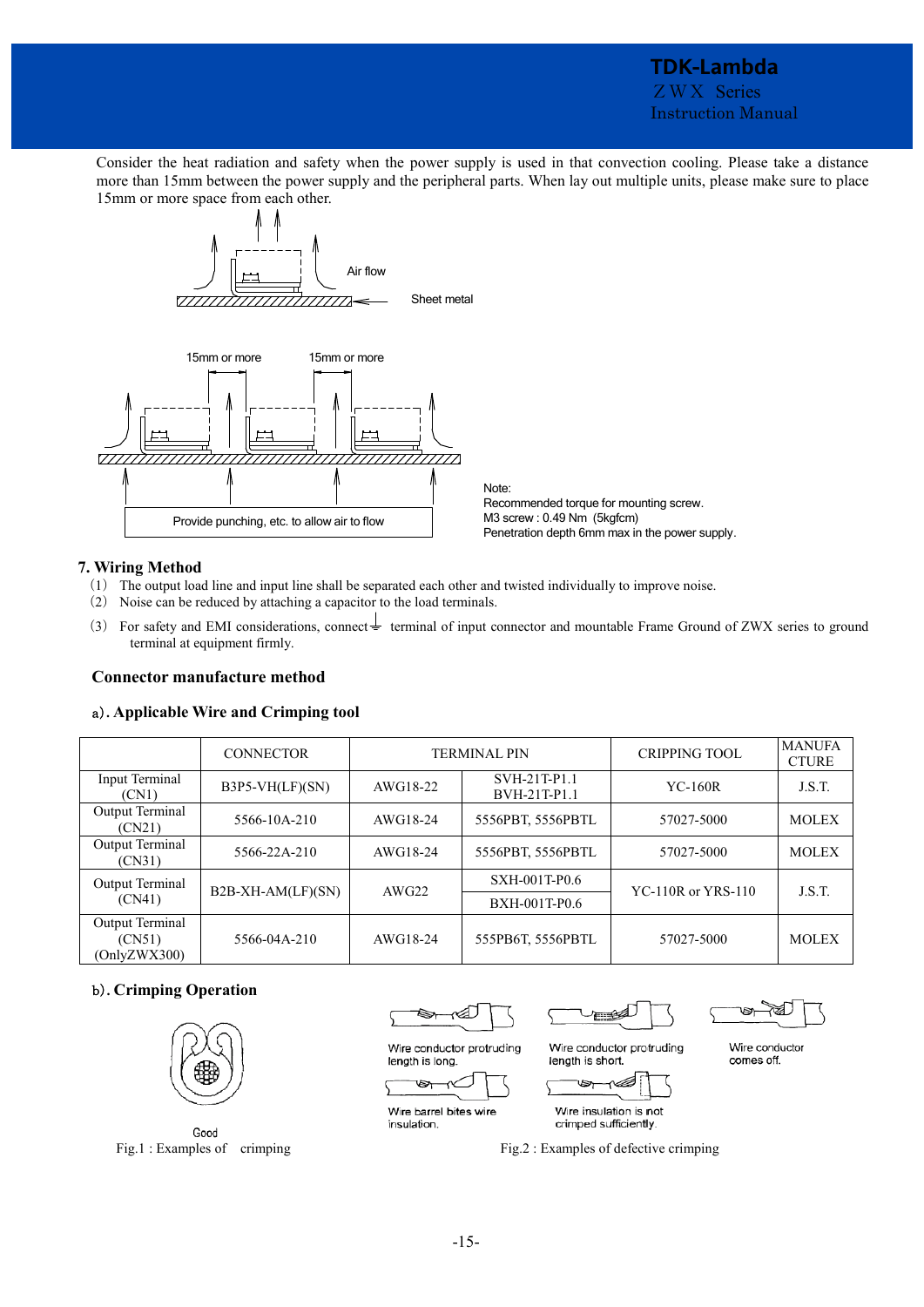# **c). Inserting contact into housing**

Inserting crimped contact into housing

- (1) Do not apply any pulling force to crimped part, and insert contact parallel to housing
- (2) Insert contact into housing without stopping to innermost
- (3) Check secure locking per each insertion by pulling wire softly in order to check that contact does not come off housing. Besides, check whether there is the backlash in the direction of insertion axis.

# d**). Mating and Unmating Connector**

(1) Inserting connector

 Hold receptacle housing securely and insert into header straight against to header post until click sounds. (2) Unmating connector

Hold all wires securely and fix receptacle housing by fingers so as to pry, and then, withdraw it on the mating axis



# **e). Routing of Wire**

 Routing wire so as not to apply external force to connector except force to such an extent that wire slightly buckles, considering an enough length to route and fixing of wire.

# **8. External Fuse Rating**

 Refer to the following fuse rating when selecting the external fuses that are to be used on input line. Surge current flows when line turns on. Please use slow-blow or time-lag type fuse, not fast-blow fuse. Fuse rating is specified by in-rush current value at line turn-on. Do not select the fuse according to input current (RMS.) values under the actual load condition

 ZWX180: 6.3A ZWX240: 8.0A ZWX300: 10A